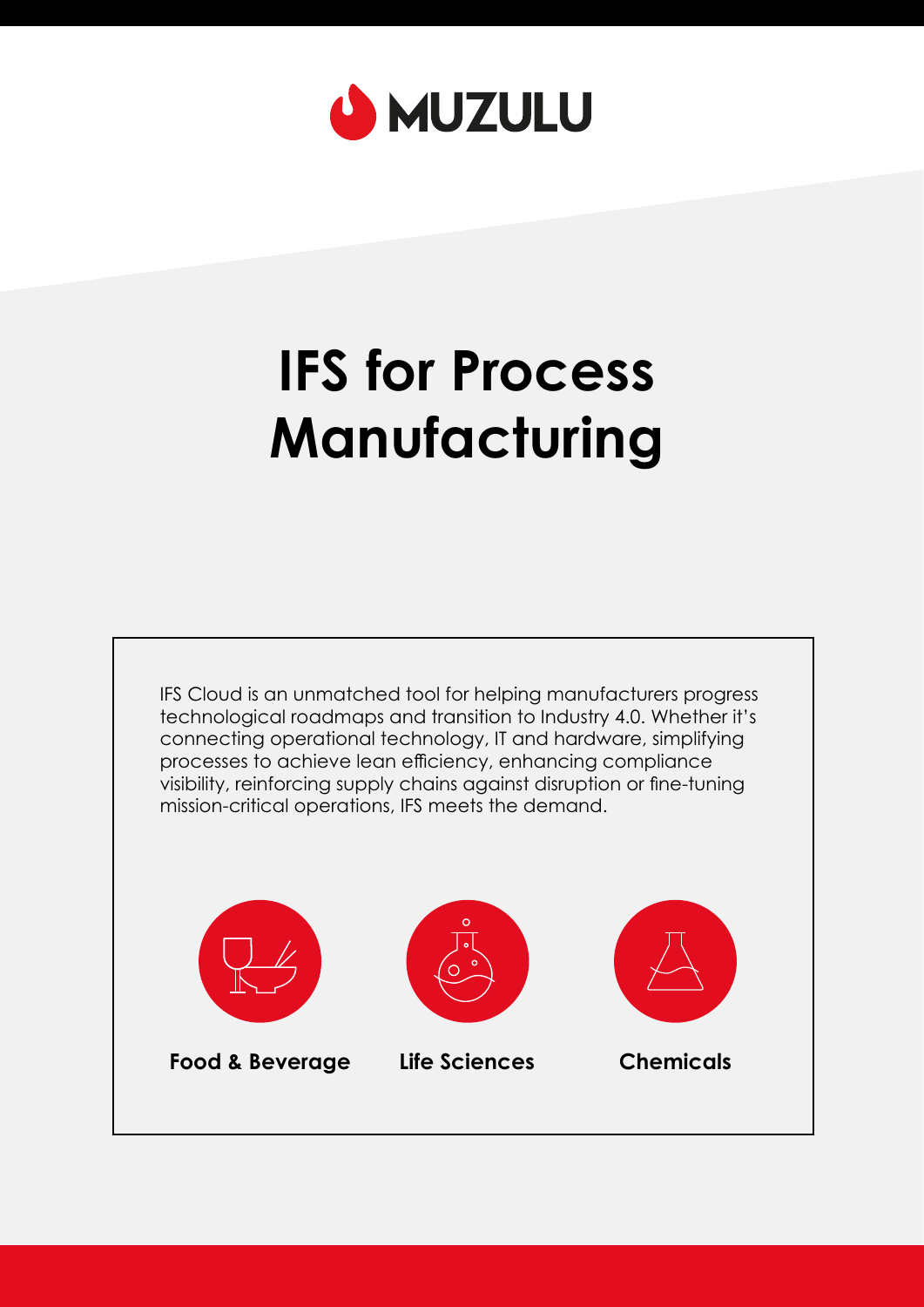

## **IFS Features for Process Manufacturing**

IFS manufacturing solutions can support any mode of production. Whether your business engineers-to-order (ETO), configures-to-order (CTO), makes-to-order (MTO), makes-to-stock (MTS), makes-to-forecast (MTF) or employs mixed mode, custom or short product lifecycle manufacturing, IFS Cloud delivers.

It also performs key business functions, such as Customer Relationship Management and Service Management and manages corporate service functions like Financials and HR. IFS can also be readily integrated with your wider technology infrastructure.



**360 Visibility** 

Draw on a complete picture with insights that enable agile, low risk moves.



#### **Lean Production**

Minimise production costs and maximises material availability for bottom line growth.



**Data Accuracy** 

Advance accuracy in forecasting, price estimating and scheduling for optimised operations.



#### **Quality Management**

Embedded controls put quality assurance first at every stage of your production process.



#### **Sustainable Solutions**

Manage sustainability over a product lifecycle and supply chain with Eco-Footprint.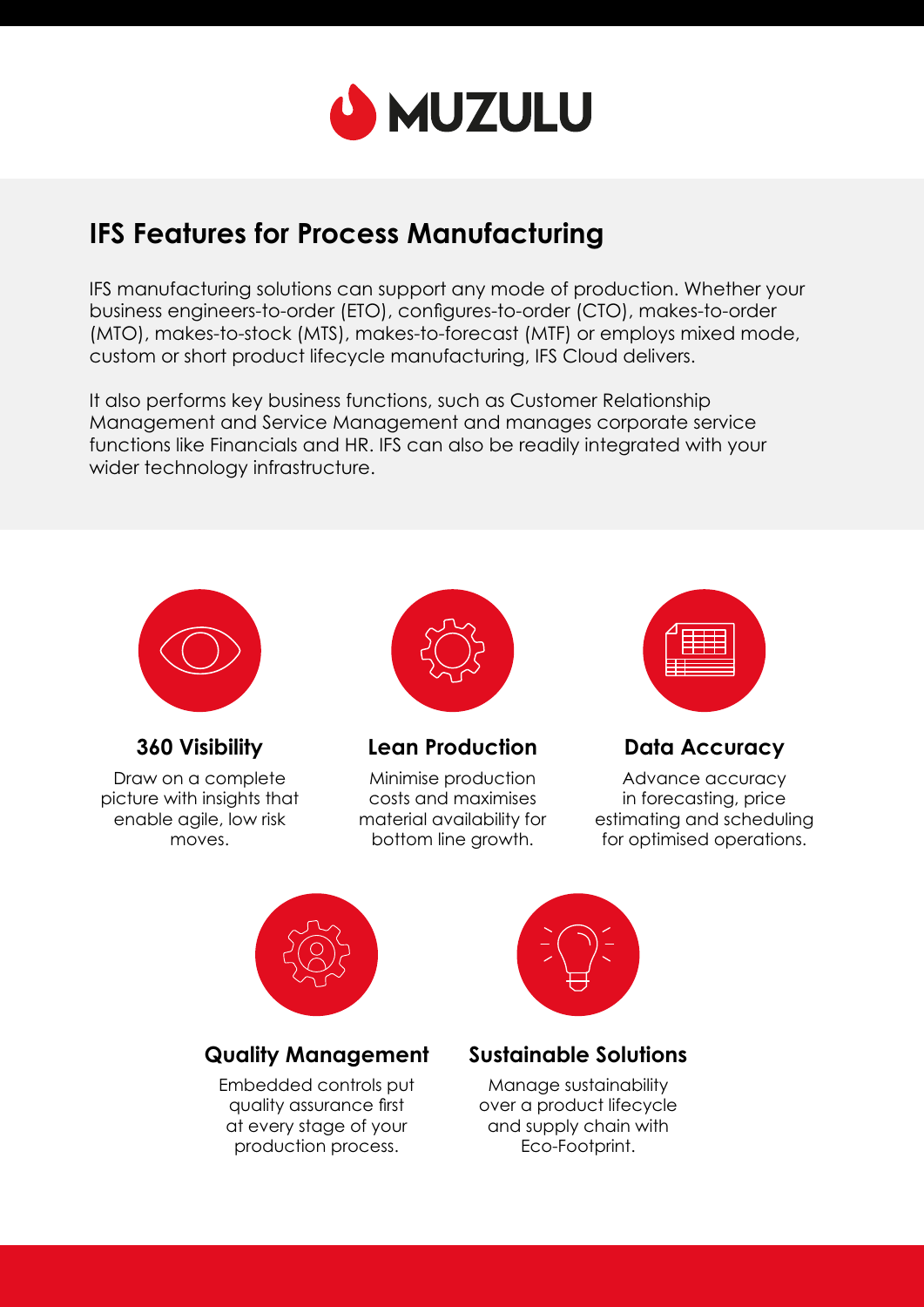

# **PROCESS MANUFACTURING SOLUTION MAP**